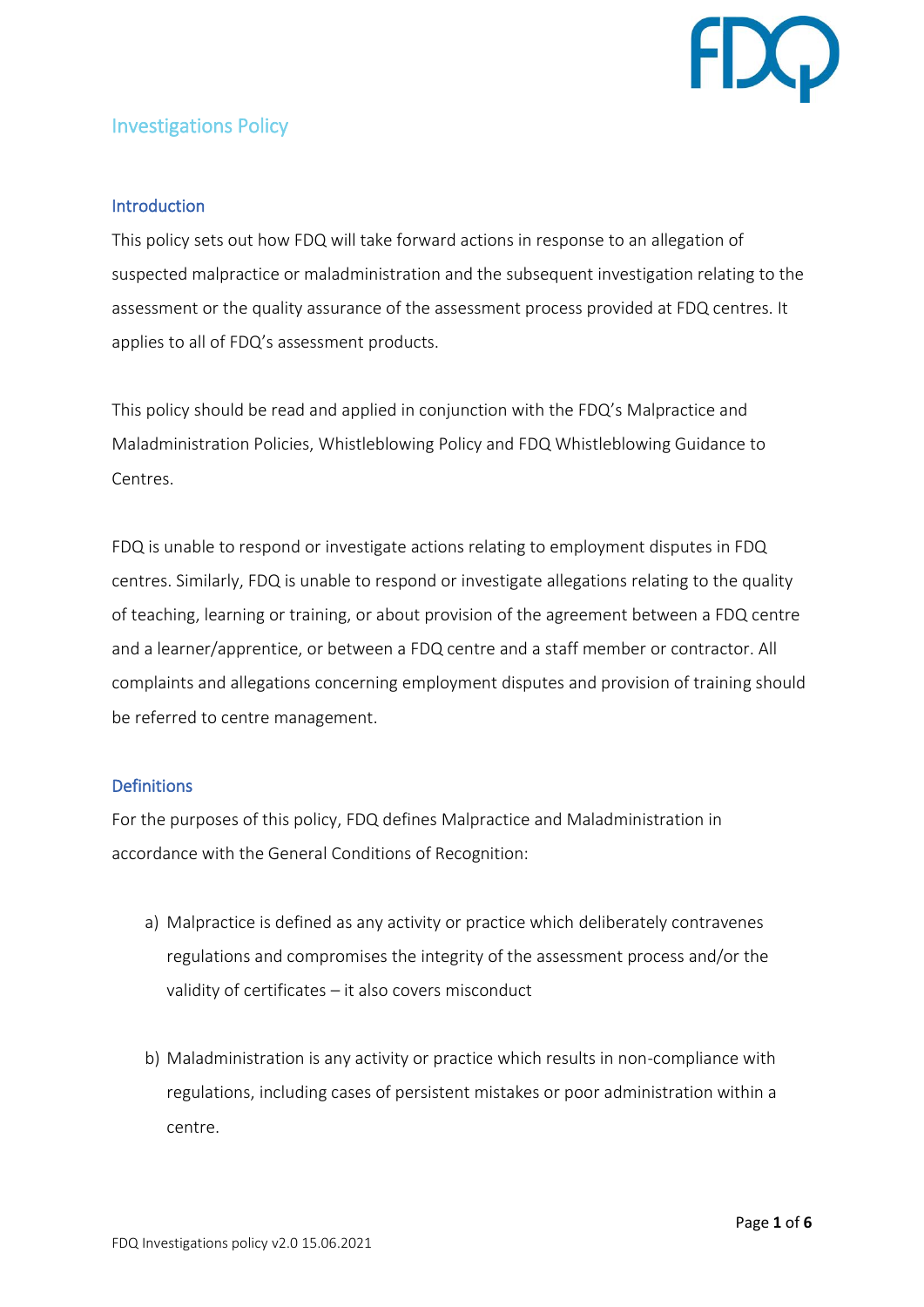

#### Purpose

The purpose of this policy is to set out the circumstances in which FDQ will carry out an investigation and to provide information to those preparing to make an allegation of malpractice or maladministration. FDQ centres should also refer to the FDQ Centre Handbook and FDQ Whistleblowing Guidance to Centres. Any member of centre staff, learner/apprentice or member of the public who suspects assessment malpractice or maladministration should contact FDQ:

- email [fdq@fdq.org.uk](mailto:fdq@fdq.org.uk)
- telephone 0113 859 1266

FDQ reserves the right to amend this policy at any time to reflect changes in regulation or legislation. The policy will be reviewed in line with the continuous improvement of FDQ quality policies and procedures.

#### Making an allegation

This applies to those wishing to disclose information relating to malpractice and maladministration in the assessment or quality assurance of FDQ assessment products. Those who have information to disclose may consider raising the matter with a senior staff member within a FDQ centre providing the assessment products, in accordance with the centre's whistleblowing policy. If the matter has already been raised internally but the matter has not been satisfactorily addressed or if an individual feels unable to raise matters internally, then a disclosure should be raised with FDQ.

FDQ should be provided with as much evidence as possible to support any disclosure. Each disclosure will be considered professionally, with appropriate care and sensitivity, and appropriate action will be taken. FDQ advises that any disclosure is made promptly as it is more difficult to retrieve and authenticate documentation supporting the disclosure where a considerable amount of time has elapsed.

In any disclosure FDQ will endeavour to keep a complainant's identity confidential where asked to do so. Complainants may be identifiable by others due to the circumstances of the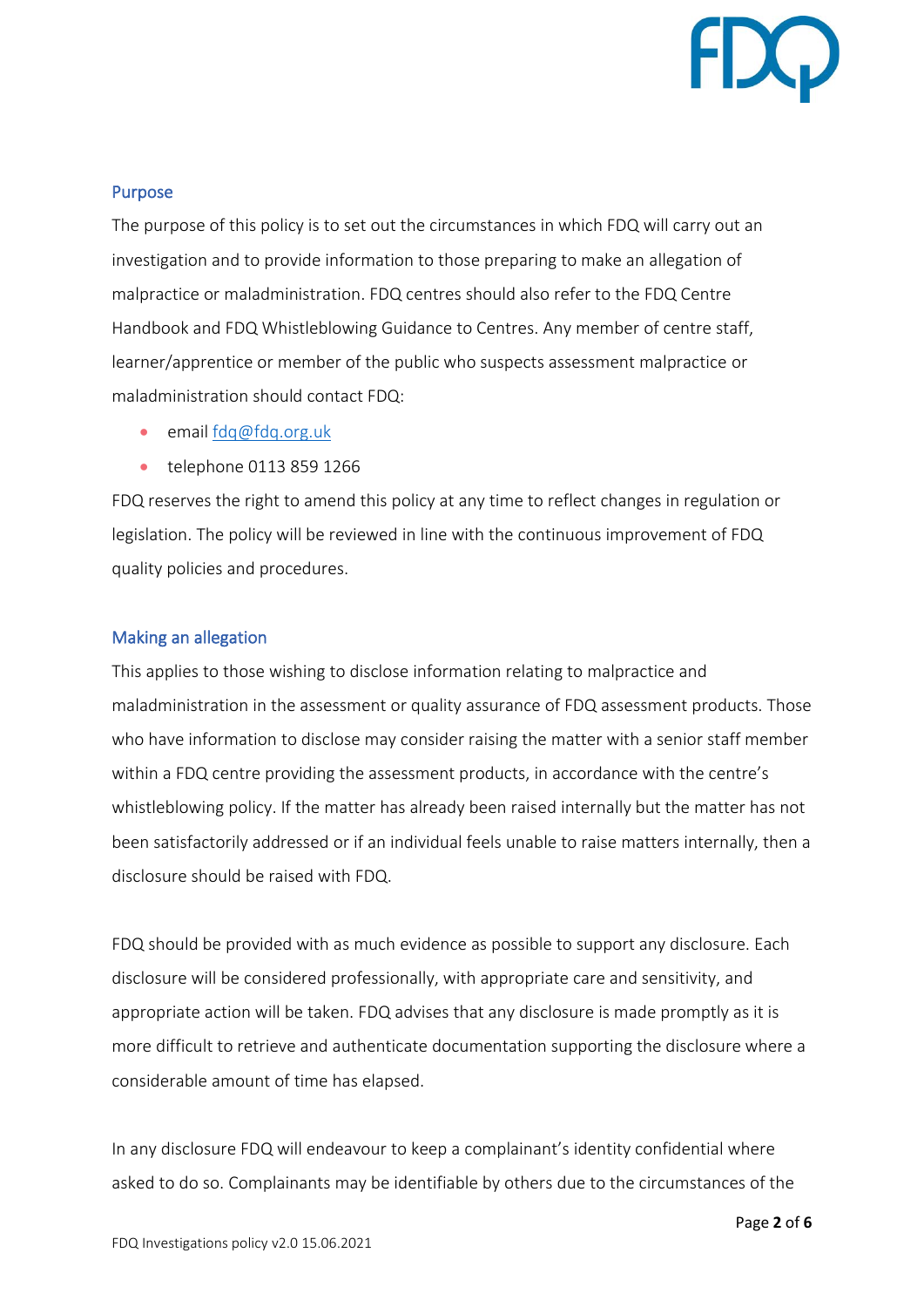

disclosure. FDQ cannot be guarantee confidentiality as a complainant's identity may need to be disclosed to:

- Third parties involved in investigation
- Police, fraud prevention agencies or other law enforcement agencies
- Courts
- Other persons to whom FDQ is legally required to disclose identity.

Individuals who are concerned about being identified should discuss their concerns at the time of disclosure. Anonymous disclosures will be considered but it may not always be possible to investigate them.

# Investigating an allegation

FDQ utilises a range of investigative methods and will apply the most appropriate for the circumstances involved. FDQ will only investigate allegations from anonymous sources where there is sufficient information to support a sound and credible investigation and/or adequate information is available to clearly identify the assessment product(s) which the allegation implicates. An investigation will be stopped if at any stage the:

- investigation could prejudice a potential criminal or civil proceeding
- complainant makes any public statements during the investigation that could prejudice the outcome of the investigation or potential criminal or civil proceedings, this includes the complainant discussing the investigation with the centre or learners/apprentices involved during the investigation process

FDQ will not make any public statements during an investigation other than to confirm that an investigation is being conducted.

FDQ will normally ensure that where interviews are carried out as part of an investigation, individuals will be interviewed by two interviewers, where one is primarily in a recording role. FDQ will ensure that learners/apprentices under the age of 18 will be accompanied by an appropriate and mutually agreed adult. Understandably, complainants may be personally involved in or affected by the matter they have disclosed to FDQ. However, in order for FDQ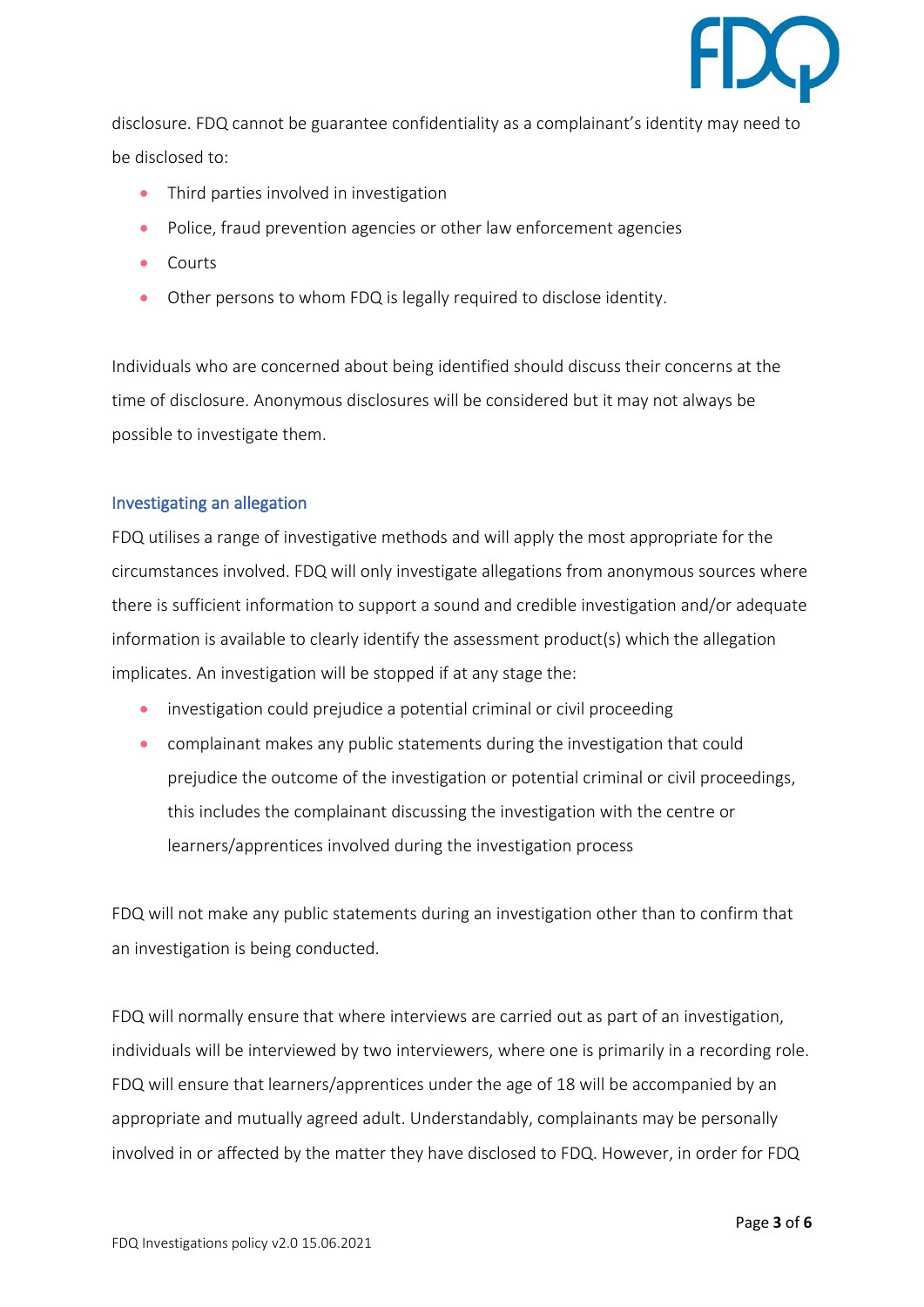

to carry out investigations, complainants must allow FDQ a reasonable time in which to carry out and complete the required work.

FDQ will not normally inform a complainant about the outcome of an investigation. When investigating allegations, all individuals involved in an investigation are expected to cooperate and provide appropriate evidence and information on request. Some investigations require original paper-based evidence. These original records will normally be photocopied and the copy recorded and signed as authentic. FDQ will give receipts for any original documentation provided during an investigation which has to be retained by FDQ for any reason.

FDQ will aim to complete an investigation in the shortest possible time. An individual's or centre's ability to provide all the information requested as quickly as possible will help to ensure this aim is met.

#### Vexatious behaviour or correspondence

Where FDQ receive abusive communication from complainants or persistent and repeated contacts from complainants, staff may be advised to withdraw their engagement with complainants. FDQ will consider behaviour or correspondence as vexatious where a complainant persistently and repeatedly contacts FDQ with no new evidence or information to bring to the investigation or corresponds with FDQ in an abusive manner.

FDQ deems the following types of behaviour and correspondence as vexatious and will take the following actions described below:

- Being abusive or threatening either during a telephone conversation, a face to face meeting or in writing. The complainant will be referred to a FDQ senior manager who will contact the complainant to state that all communication will cease if the complainant continues to communicate in such a manner
- Repeated contact with FDQ either via telephone or email in a given working day without offering new evidence or information. FDQ shall send a letter or email to the complainant, together with a copy of this document, explaining that further contact of this nature will not be responded to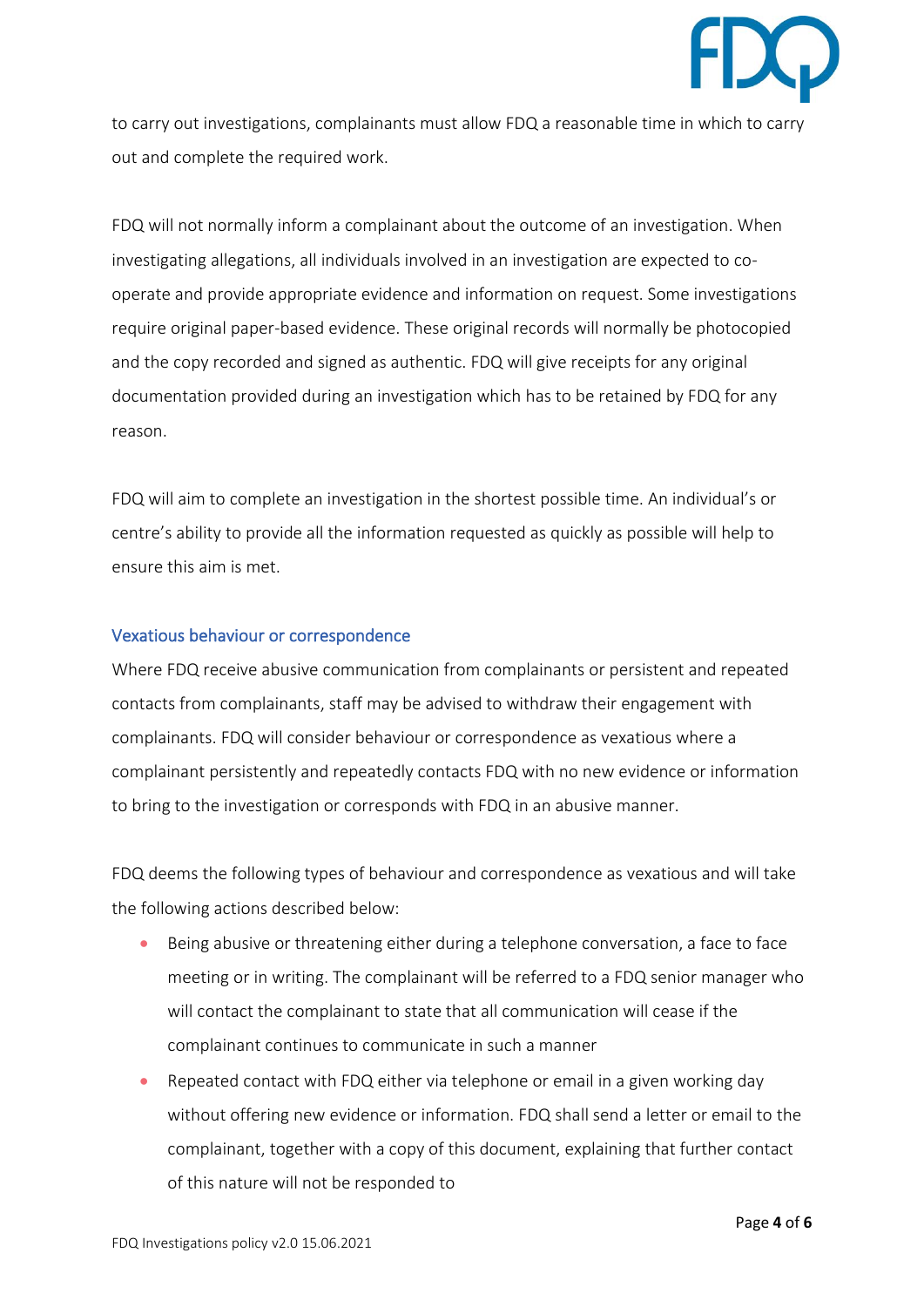

- Making unreasonable demands on FDQ beyond the remit of the investigation. FDQ will send a letter or email to the complainant reiterating the remit of the investigation
- Making accusatory comments about FDQ, the staff managing the investigation or the investigators. The complainant will be referred to a senior manager at FDQ, who will contact the complainant to state that all communication will cease if the complainant continues to communicate in such a manner

#### **Investigators**

Investigators appointed by FDQ will be required to declare any conflict of interest with their role as an FDQ investigator. If a conflict is declared a more suitable alternative will be appointed.

FDQs' investigators will uphold the following principles in carrying out investigations:

#### 1. Expertise

Investigators will have the necessary experience, skills and knowledge to conduct an investigation. They will maintain their expertise using continuous professional development and ensure that it is applied thoroughly in every aspect of their work.

#### 2. Objectivity

Investigators will undertake all work with an open mind and, in particular, ensure that any evidence or information obtained is reviewed without preconceptions. Consideration will be given to all interpretations that may be placed on such evidence or information.

#### 3. Fairness

Investigators will act in a courteous, polite and considerate manner, and will conduct all work applying proper standards of fairness and without discrimination. They will maintain a high level of awareness of the context in which centre staff operate, of their feelings and reactions to the investigation process and of the approach and impact of the investigators themselves. Investigation reports will be fair and evidence based.

#### 4. Integrity

Investigators will work honestly and accurately and will meet the highest standards of propriety and integrity. They will respect the confidentiality and source of any information handled as part of the investigation.